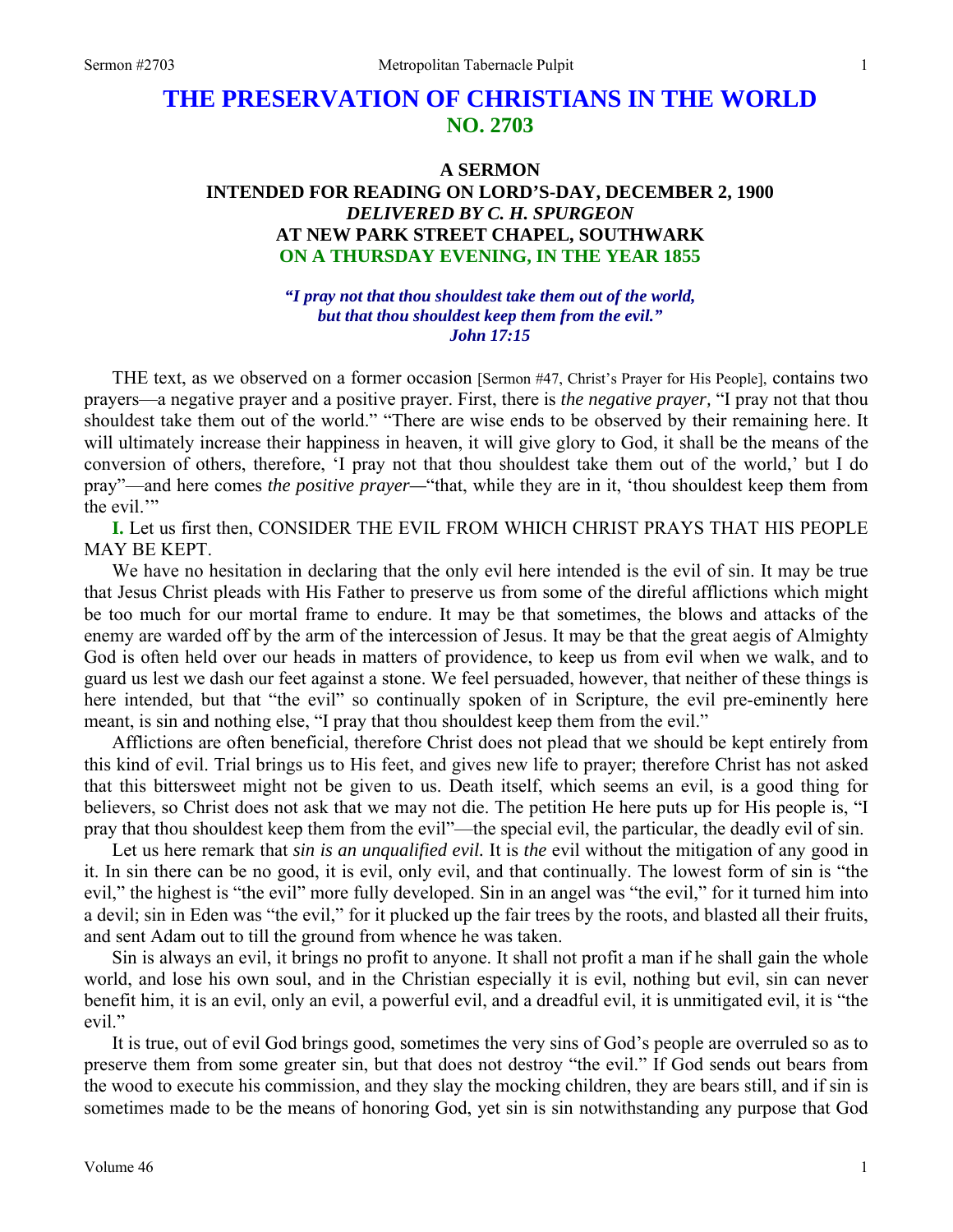may accomplish by it, and no false preaching can ever make us believe any doctrine which would take away the deadly character which by right belongs to sin. It is always hurtful and dangerous.

The Christian man, who trusts that by any one sin, he may keep himself out of difficulty, or get himself out of difficulty, makes a terrible mistake. This cannot bring you good. "But," you say, "I am in great difficulties, my creditors are pressing me, what shall I do? If I could draw that accommodation bill, or forge that note, there might be some good in it." There cannot be any good in it. Sin is evil, it is "the evil," it is "the evil" without a single particle of goodness, it is "the evil" without any mitigation whatsoever.

"Oh!" says another, "if I were to do such and such a thing—it is but a little evil—I should then prosper in business, and then I could dedicate myself to God, and serve Him better, and so, out of the evil, I could bring a good. The end would justify the means." No, if the means be bad, they are bad, if the means be evil, they are evil. Sin is sin, and nothing but sin, and however there may sometimes appear to be temporary advantages in it, it is still evil, and only evil. What though the noxious draught may sometimes stimulate the man, and seem to make him mightier, it really weakens him, and it will ultimately destroy him.

A man may fancy sin to be good, for a time, it may patch him up in respectability, and make him stand a little more favorably in the eyes of worldlings, but the house repaired with such rotten material as that shall fall, notwithstanding all that is done to prop it up. All sin is unmitigated evil, and the only name we will give to it is "evil." Let the monster plead as it may, and ask us to call it good, we charge it with having slain our Lord, and we condemn it as an evil to be hated and avoided. A serpent may have beauteous azure hues upon his scales, but he is a deadly thing, and is to be crushed to the earth.

Next, we say that sin is "the evil" because it is *an unparalleled evil.* You can find nothing in the world so evil as sin. Nothing has so desolated this fair earth of ours as sin has. Tell me that war has slain its tens and hundreds of thousands, that earthquakes have shaken down vast cities, that pestilence has devoured millions, describe to me the concussion of the elements, speak to me of the wild uproar of nature abroad, and remind me of how it smites down man, and destroys his handiwork, but when you have written out the black catalog of all the terrible things that have happened to man, I will still tell you that sin stands up as the monster evil, the giant topping them all, head and shoulders above them, the most unqualified and unparalleled evil in the world.

You ask me whether sin has done much evil, I answer you—Yes. See Eden's garden blasted, a whole world drowned with water, even the tops of the mountains covered; see the earth open, and Korah, Dathan, and Abiram go down into the pit; see fire rained upon Sodom and Gomorrah, and see the cities of the plain, with all their inhabitants, destroyed.

But sin has done more than that, it has dug a hell somewhere, we know not where—not in the caverns of the earth. That is a direful thought, that this home of the righteous for a season should become the dwelling of the damned. If there is anything worse than that, sin is guilty of it, for it slaughtered Emmanuel, it slew the Lord of life and glory. Sin betrayed Him, scourged Him, put a crown of thorns upon His head, spit in His face, crucified Him, nailed His hands and His feet to the accursed tree. Sin sat by, and watched Him till He died, and that moment—blessed be His name!—the sins of all His people were finished.

Sin is unparalleled, no evil can compare with it. Find what evil you please, sin stands out first and foremost as *"the* evil."

Sin also, *in some sense, is an evil that has no remedy.* You may perhaps be somewhat startled by that thought, especially when you have so continually heard me say that the death of Christ takes away from a Christian the very guilt of his sin, so that he is not guilty before God, but stands accepted in Christ, with his Savior's righteousness on, so that he can plead that before God, and even claim the merits imputed to him through Jesus. Still, what I have said is true—that for sin there still remains no remedy, even to the Christian, when he has committed it. There is the remedy of forgiveness, so far as he is concerned, but there is no remedy for the sin itself.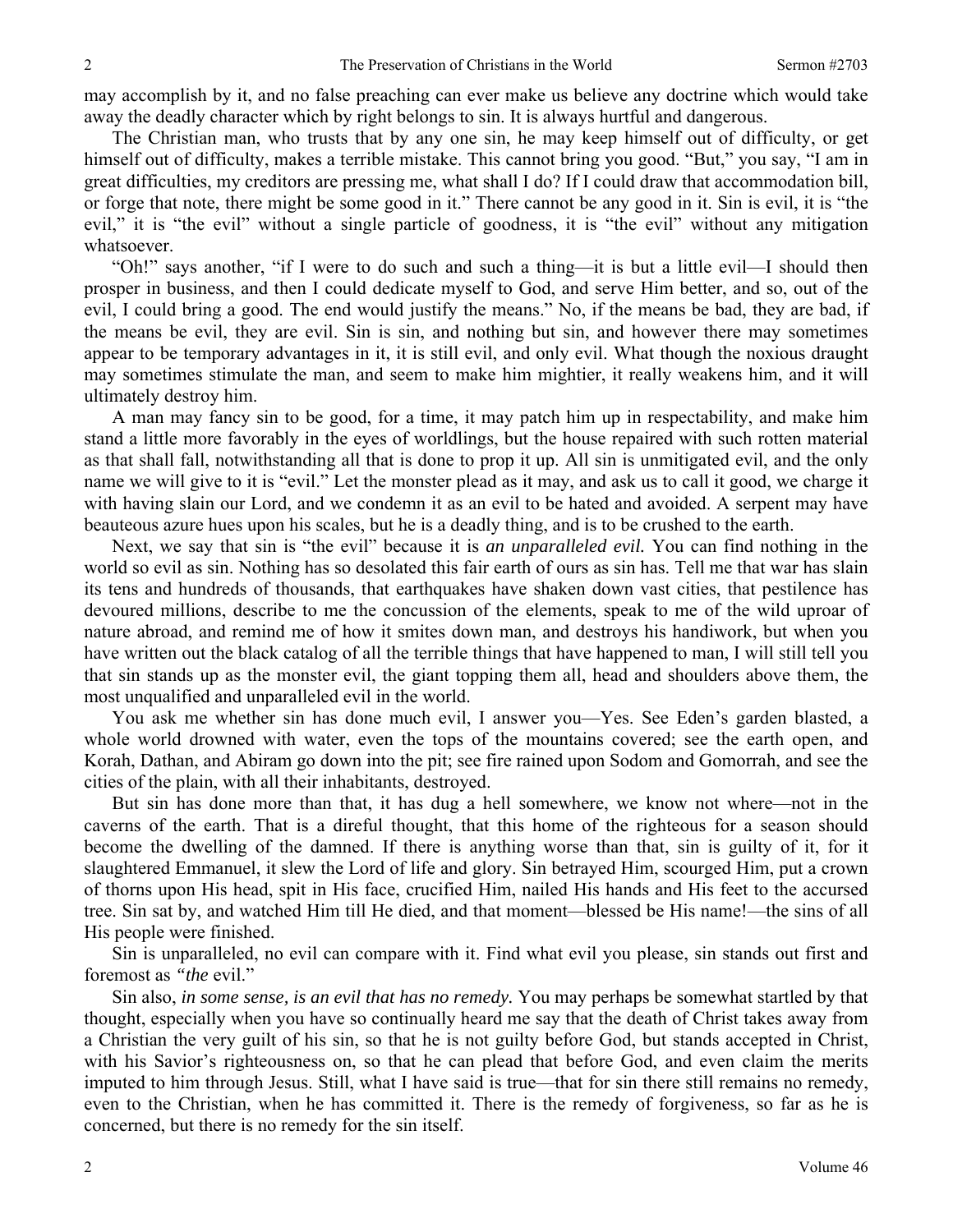Where, for instance, is the remedy for a sinful word that I have spoken? Can my tears bring it back, and stop it from doing an injury to my fellow creatures? Even though Christ has forgiven me, that will not end the wrong, I may have done to others. When I drop a single stone of sin into the ocean of this universe, it will continue to make circle after circle, ever expanding. I may, through my whole life, labor with more than seraphic zeal, and with a Christlike heart, to undo the evil I have done, but not if I might work throughout eternity could I untie those knots that I have tied, or dash down those mountains that I have piled, or dry up the rivers I have dug.

True, the sin is all forgiven, it will never be laid to my charge, but I think, though Christ has forgiven me, I shall never forgive myself for some things in which I may have disgraced His name, and dishonored His blessed person. When some of you old blasphemers recollect that some in hell were damned by your means, you may thank God that you are saved, but you cannot undo that ruin to immortal souls. Sin is *the* evil.

Well might Jesus pray for His people, "Father, keep them from the evil," for an evil it is, which, though it has a remedy as to itself, has no remedy as to its consequences upon others. God grant that any evils which we may have wrought, may be as much remedied as it is possible they may be by the future holiness of our lives!

Once more, *sin is a most pestilent evil, because it brings every other evil with it.* I think, the worst evil sin has ever done to me is this, it has sometimes robbed me of the presence of my blessed Master. There have been seasons when the Spirit has been withdrawn from me. There have been times when I have sought my Beloved, and have not found Him, when I have ardently desired His presence, but could not find it, and my only song was—

> *"What peaceful hours I once enjoyed, How sweet their memory still! But now I find an aching void The world can never fill."*

Sin was that veil that came between me and my Lord. Dear old Joseph Irons used to say, "Christ often hides His face behind the clouds of dust His own children kick up." So we make dust by our sins, and Christ hides behind it, we build a wall by our transgressions, and our Beloved hides behind that wall.

Ah, sin, you are indeed an evil, for you have robbed me of His sweet society, and taken away His blessed company! You have been sitting on the throne of my heart, and He will not abide such an insult, He will not stop where sin is. You have entered into my soul, and Jesus has said, "I will not tarry where there is sin, My presence shall drive out sin, or sin shall drive out My presence." "O sin, how much misery I experience through you!" the Christian can say.

Ah, sin! how many poor and fettered believers have had their fetters first forged by you? Sin, you are the anvil on which our doubts are welded; sin, you are the fire in which our spirits are often molten down to grief. We could do all things were it not for you.

O sin, you do clip the wings of faith, you do dampen the flame of love, you do destroy the energy of zeal, you are "the evil," my Master calls you so, and such you are. You need not to be renamed, that name once given you shall bear forever, and throughout eternity you shall be pointed at, in the pillory of scorn, by all the saints, as "the evil." Well might Christ ask His Father that, while He did not wish His children to be taken out of the world, He did wish that they might be kept from the evil.

I charge you, you young converts, who are about to put on the Lord Jesus Christ, remember that sin is *"the* evil." Through all your future lives, you must remember that this is "the evil" you are to shun. Fear not affliction, fear not persecution, rather, rejoice, and be exceeding glad if that should be your lot, for great is your reward in heaven, but I charge you, fear sin.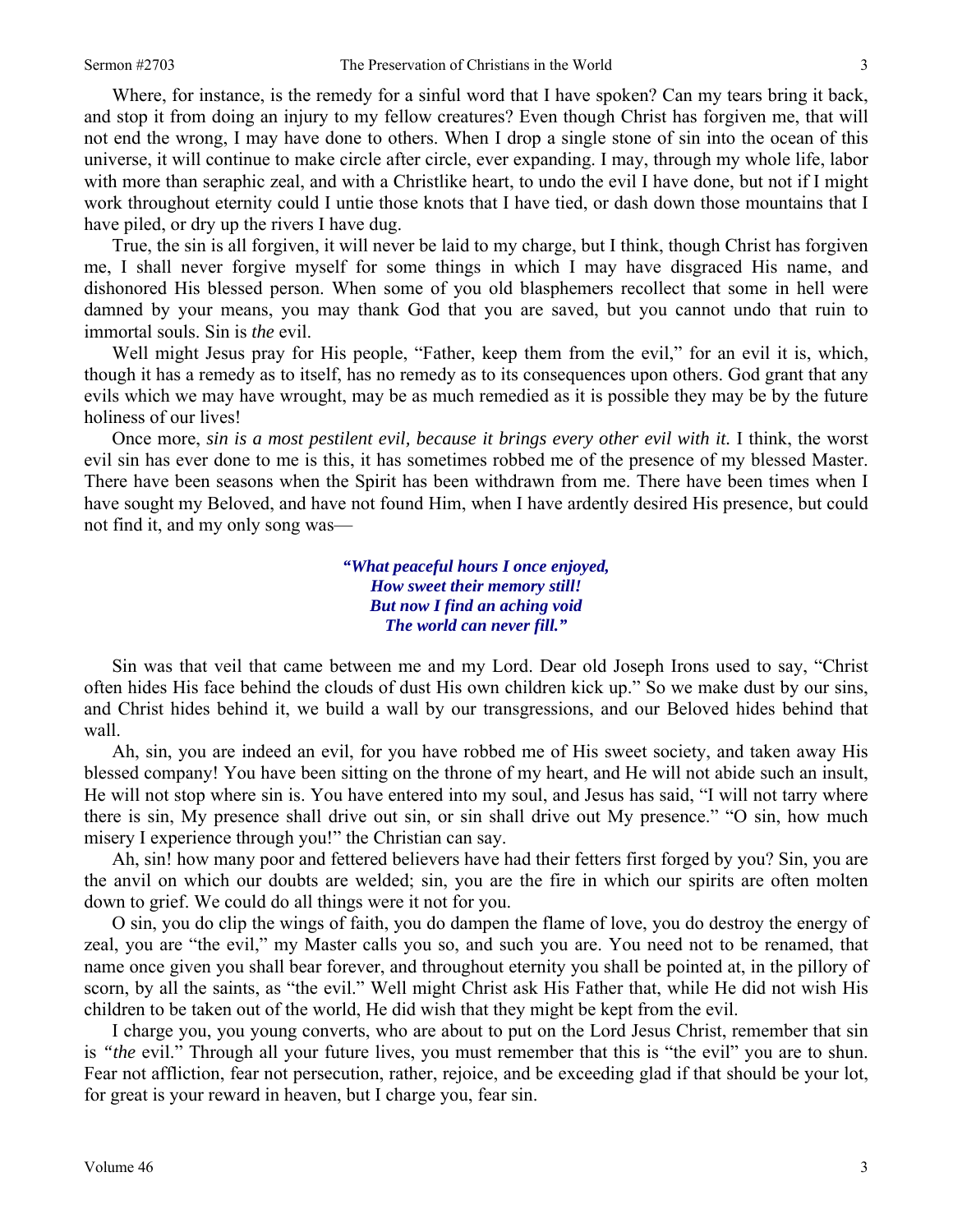I commend you to the God of all grace, who is able to keep you from falling, and to present you faultless before the presence of His glory, but yet I beg you always to recollect that sin itself is "the evil" to you. It will always be so to you as long as you live, and though forgiven, it is still sin pardoned. Shun it in the least degree, do not give way to little sins, and you will not give way to big ones.

Remember the proverb, "Take care of the pence, and the pounds will take care of themselves," beware of little sins, and you will not commit great ones. I charge you, keep your hearts in the love of God, and may God Himself preserve you, according to our Savior's prayer, "that thou shouldest keep them from the evil."

**II.** We can make only a very few remarks upon the second point, which is THE DANGER TO WHICH CHRIST'S PEOPLE ARE EXPOSED.

Is there any danger of Christian men running into sin? After they have believed in Jesus, and after they have been pardoned, will they again commit sin? After they have been adopted into God's family, will they sin? Will they, can they, sin after all that!

O beloved! I thought once, when my Lord first pardoned me, that I never could sin against Him any more. When, black from head to foot, He spoke the cleansing word, and made me white; when He took off my rags, and clothed me in royal garments, and kissed me with the kisses of His love, and showed me His deep, affectionate heart, I thought, "O You blessed Jesus! can I ever again sin against You? Can it be that I, a pardoned rebel, whom You have forgiven so much, could do such a thing?"

"No, precious Jesus," the young convert thinks, "I can come and wash Your feet with my tears, and wipe them with the hairs of my head, but I cannot sin, I will not sin." Ah! how soon is that beautiful vision taken away! How soon the theory is spoiled by experience!

Beloved, do you not find that you are in danger of sinning now? Those of us who are young—what danger of sinning we are in! While our passions are strong, and our lusts furious, we have need to be kept of God, or we shall sin against Him. And you middle-aged gentlemen, to you also I have a word or two to say. You always pray so particularly for the young, and the young people are very much obliged to you, and they always intend to pray especially for you, because you are in the most dangerous position. I remind you of what I have told you before, that there is in Scripture no instance of a young man falling into sin, but there is more than one such instance of a middle-aged man.

You grandsires with snowy heads, whose hairs are whitened with age, know ye not that ye still have need of divine keeping, or ye will fall? O you veterans in the army of the Lord, do you not acknowledge that if His grace were withdrawn from you, you have enough tinder in your hearts to catch fire, for your souls are not yet perfectly purified? When I ask my old brethren whether sin is still present with them, each one of them always says, "Well, I thought I had a bad heart once, but I know I have now, I thought I was vile once, but I know I am now. I grow viler and viler as the years roll on, and I see myself to be more and more so every day."

Is it not so with you? Ah! is it not just so with you perpetually? And will you not confess till your last dying moment, that you will be kept if God keeps you, but that if He were to leave you, you would be lost?

I was pleased to hear some of the good answers the young people gave me when I asked them, "Do you think you will be kept faithful to Christ to the end?" "Yes; by God's grace," they said. "But suppose God should leave you?" I next asked, and how exceedingly proper the answer was! "God will not leave me, so I cannot tell anything about that." That was a sweet way of answering the question. He has promised that He will not leave us, nor forsake us, so Christian, while we warn you of the danger if God should leave you, we comfort you by telling you that He will not leave you.

Mark the terrible threatening that those poor Arminians have been indulging so much. Those who know nothing of the doctrines of grace make out that sinners fall, and come in again, and fall again, and come in again, but a more unscriptural doctrine cannot be propounded, for God solemnly declares that, if it were possible for a man, once regenerated and sanctified, to apostatize, he would be lost beyond all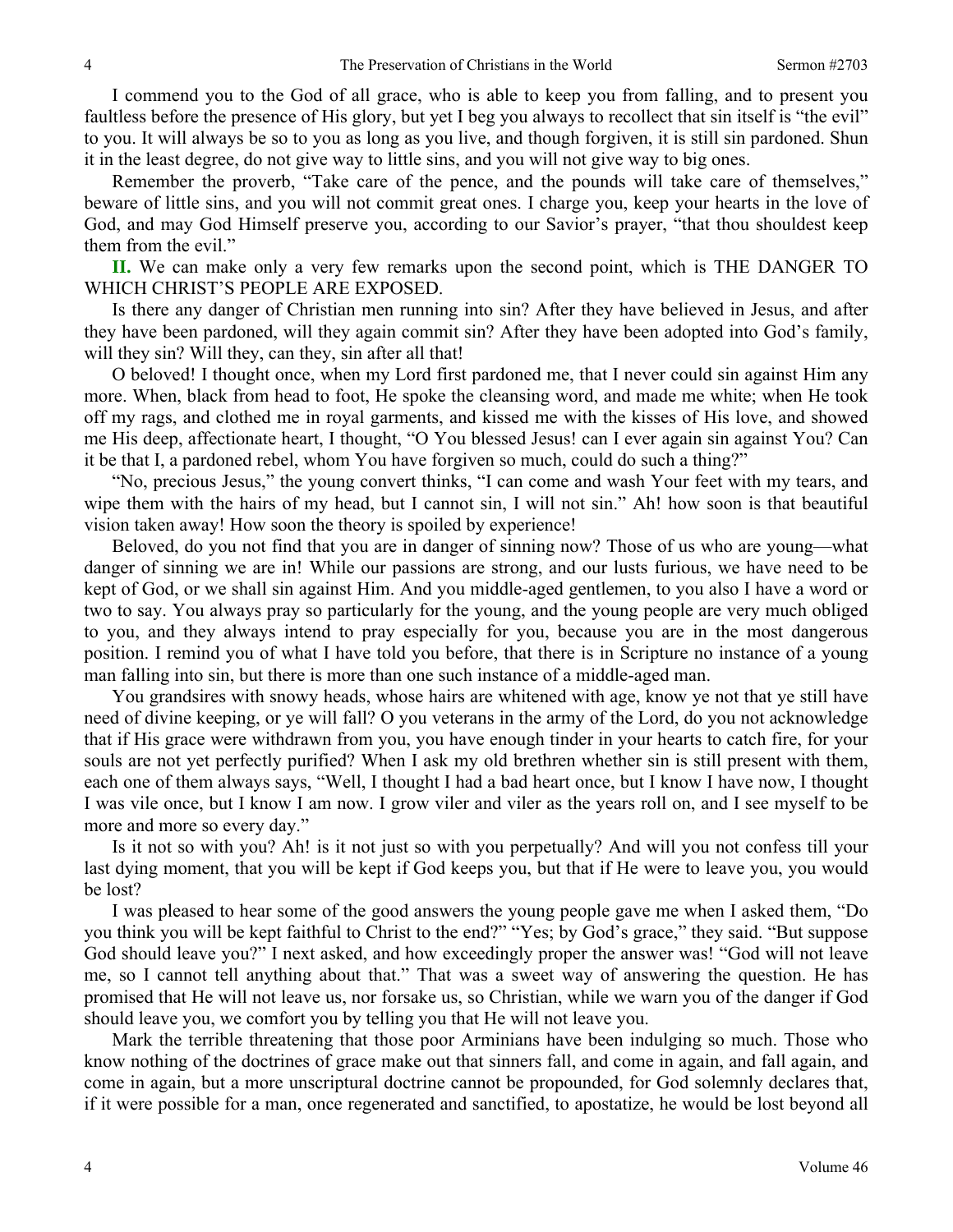remedy, and there would remain no hope for him, "but a certain fearful looking for of judgment and fiery indignation."

I charge you to recollect that if it were possible for you thus to fall, there is the precipice over which you must drop. There is no ransom for you in such a case as that. If true conversion fails, God will never try twice, if once He puts His hand on you and fails, He has done with you.

But it is not possible, glory be to His name! He has not failed yet, and He never will. Still, we warn you, and Scripture tells us so to do, to remember that we shall be kept only through faith unto salvation, and that our Lord Jesus Christ said, "My sheep hear my voice, and I know them, and they follow me: and I give unto them eternal life; and they shall never perish, neither shall any man pluck them out of my hand. My Father, which gave them me, is greater than all; and no man is able to pluck them out of my Father's hand."

**III.** This brings us to speak, thirdly, concerning THE KEEPER OF CHRIST'S PEOPLE, "I pray that thou shouldest keep them from the evil."

We often get keeping ourselves, beloved, and a bad job we make of it, when we do that. If a Christian tries to keep his own heart without asking the help of God, he will be just as good a keeper as those guards whom Herod set to watch the apostle Peter, and who, when they opened the prison doors in the morning, found that the prisoner had escaped. You may stand and watch your heart without God, but you will find that it has escaped, and gone after sin notwithstanding.

The Christian must not trust to his guarding himself, because he will sometimes be asleep, and then the enemy will catch him unawares. People are often ready, as the saying is, to put a lock on the stable door when the horse is gone, and Christians are sometimes very careful after they have sinned. Ah! but the thing is to lock the door while the horse is in the stable, and to take care before you do sin. It is better to keep your house from being on fire, than to get the fire put out ever so quickly.

*We all of us have need to be kept by God.* We think we can keep ourselves, but we cannot, for poor flesh and blood will fail, though the spirit may be willing, the flesh is weak, and if it were possible for us to keep ourselves a little while, we should soon be overcome with spiritual slumber, and then you know, the devil would come walking into the camp in the middle of the night, and if he caught us slumbering, and off our guard, he would, if allowed of God, hurry us away to perdition. If you trust yourselves to God, He will preserve you, but if you try to keep yourselves, you will fail.

How many different schemes people have for keeping themselves from sin! Why do they not go and ask God to keep them, instead of binding themselves hand and foot to this thing and the other, and so thinking to avoid sin? Let us give our hearts to God thoroughly, for He will preserve His own people. Oh! what a gracious promise the Lord has given concerning His vineyard, "I the LORD do keep it; I will water it every moment; lest any hurt it, I will keep it night and day."

Is not that a precious expression, "I the LORD do keep it"? The Lord seems to speak in His own defense, "They say I do not keep it, but I do. They say that I let My people fall away, but I do not. Look at My vineyard, 'I the LORD *do* keep it,' whatever they may say, 'I will water it every moment; lest any hurt it, I will keep it night and day.'" This is the only ground of our confidence, that God keeps the feet of His saints, and none that trust in Him shall be desolate.

We must now conclude, praying on behalf of the Lord's people that God would keep them. Recollect, believer, that *while it says God will keep you, He does it by means.* You must look after each other, I like to admonish you to look after your brethren and sisters. Why, there are some of you sitting with only a rail between you, and yet you do not know your next door neighbors. Some of you, I know, talk too much sometimes, but I would rather you should talk a little too much than not talk at all. Oh, how little like Christians some of you are, sitting down side by side, and yet not knowing one another!

The church is meant to be a place where we shall be like children at home. Be sure to look after these young friends who are coming into the church, try and take care of them. We want a few fathers who will lead them in the right way. Poor souls, you cannot expect them to know much, some of them indeed, may have been long in the service of God, others have just commenced to run the Christian race,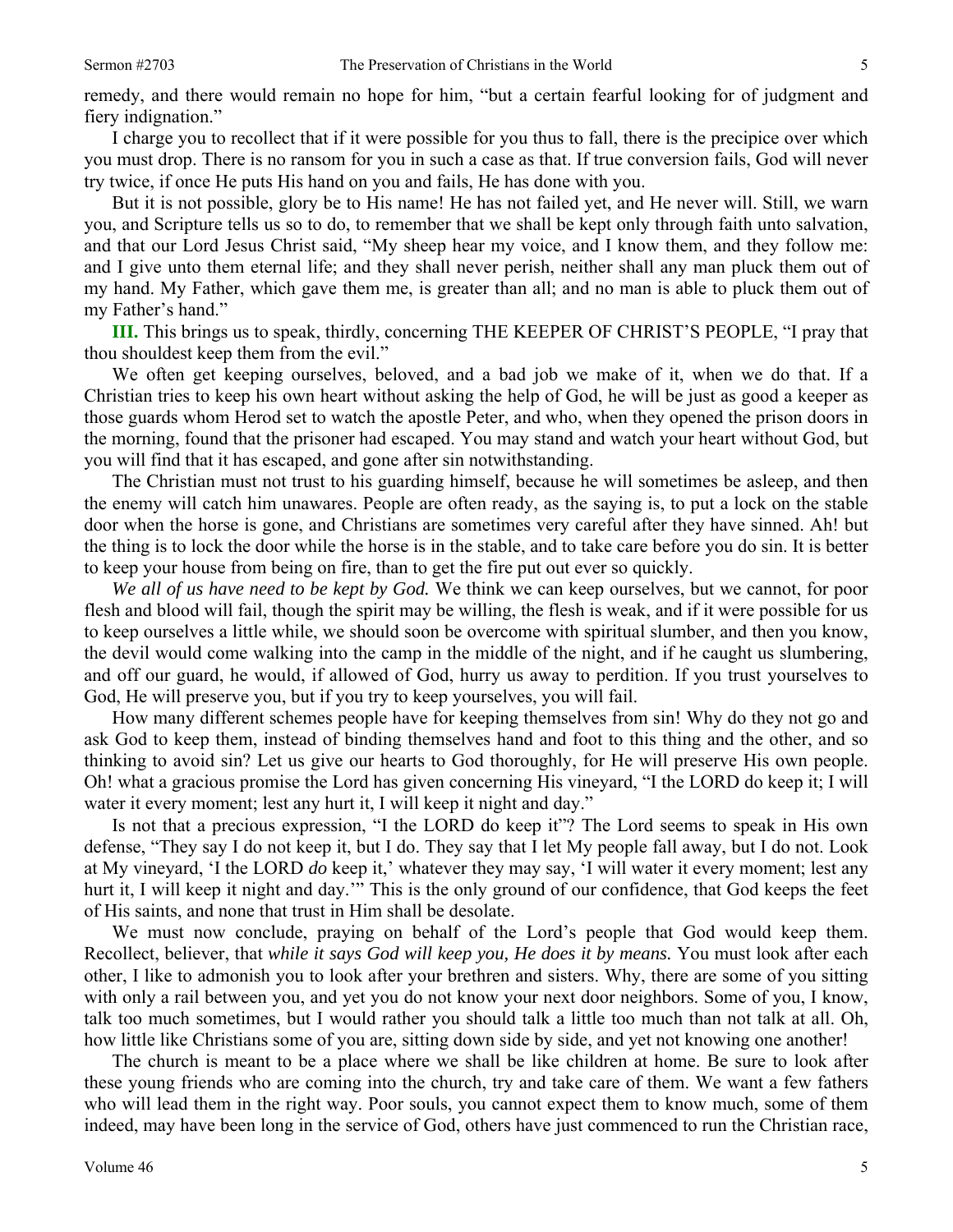you must look after the young ones, and then the prayer of Christ will be fulfilled in their case, "I pray that thou shouldest keep them from the evil."

Finally, *remember that the only Keeper of the saints is God,* and put your souls day by day into His hands. I beseech you, by the love of Christ, forget not His holy prayer of which I have been speaking to you. Often meditate upon the grace that put you into the Savior's custody. Oh! forget not that you have been His from all eternity, and that it ill becomes you to sin, that you are elect in Christ, and it would be a disgrace to you to transgress.

Recollect that you are one of the aristocracy of the universe, you must not mix with vile worldlings. Remember that the blood royal of heaven runs in your veins, therefore, do not disgrace yourselves by acts which might be tolerated in a beggar, but which would demean a prince of the heavenly household. Stand on your dignity, think of your future glory, recollect where you stand, and in whom you stand—in the person of Jesus. Fall at His feet daily, grasp His strength hourly, crying out—

## *"Oh, for this no power have I! My strength is at Thy feet to lie."*

O beloved, you who do not love the Lord, I cannot pray that God would keep you from the evil, because you are in it already, but I do pray God to take you out of it. There are some of you who do not feel sin to be an evil, and shall I tell you why? Did you ever try to pull a bucket up a well? You know that when it is full of water, you can pull it easily so long as the bucket remains in the water, but when it gets above the water, you know how heavy it is. It is just so with you. While you are in sin, you do not feel it to be a burden, it does not seem to be evil, but if the Lord once draws you out of sin, you will find it to be an intolerable, a heinous evil.

May the Lord, this night, wind some of you up! Though you are very deep down, may He draw you up out of sin, and give you acceptance in the Beloved! May you have new hearts and right spirits, which are alone the gift of God! Remember the words of the Lord Jesus, "Ask, and it shall be given you; seek, and ye shall find; knock, and it shall be opened unto you: for every one that asketh receiveth; and he that seeketh findeth; and to him that knocketh it shall be opened." God give you grace to ask, and seek, and knock, for Jesus' sake! Amen.

#### **EXPOSITION BY C. H. SPURGEON**

#### *ISAIAH 49:1-23*

**Verses 1-2.** *Listen, O isles, unto me; and hearken, ye people, from far; the LORD hath called me from the womb; from the bowels of my mother hath he made mention of my name. And he hath made my mouth like a sharp sword; in the shadow of his hand hath he hid me, and made me a polished shaft; in his quiver hath he hid me;* 

Our Lord Jesus that great Prophet of the church, was in a special manner the Lord's in the matter of His birth. A wondrous holy mystery hangs about His birth at Bethlehem—He was, in that respect, the Lord's in a very remarkable sense.

"He hath made my mouth like a sharp sword." You know how our Lord's mouth, or the word of His Gospel that issues from His mouth, is like a sharp sword—how it conquers—how it cuts its way—how, wherever comes, it pierces "even to the dividing asunder of soul and spirit, and of the joints and marrow, and is a discerner of the thoughts and intents of the heart."

"In the shadow of his hand hath he hid me." You know how the protecting hand of God ever covered Christ, and how His Gospel is ever sheltered by the providence of God.

**3.** *And said unto me, Thou art my servant, O Israel, in whom I will be glorified.*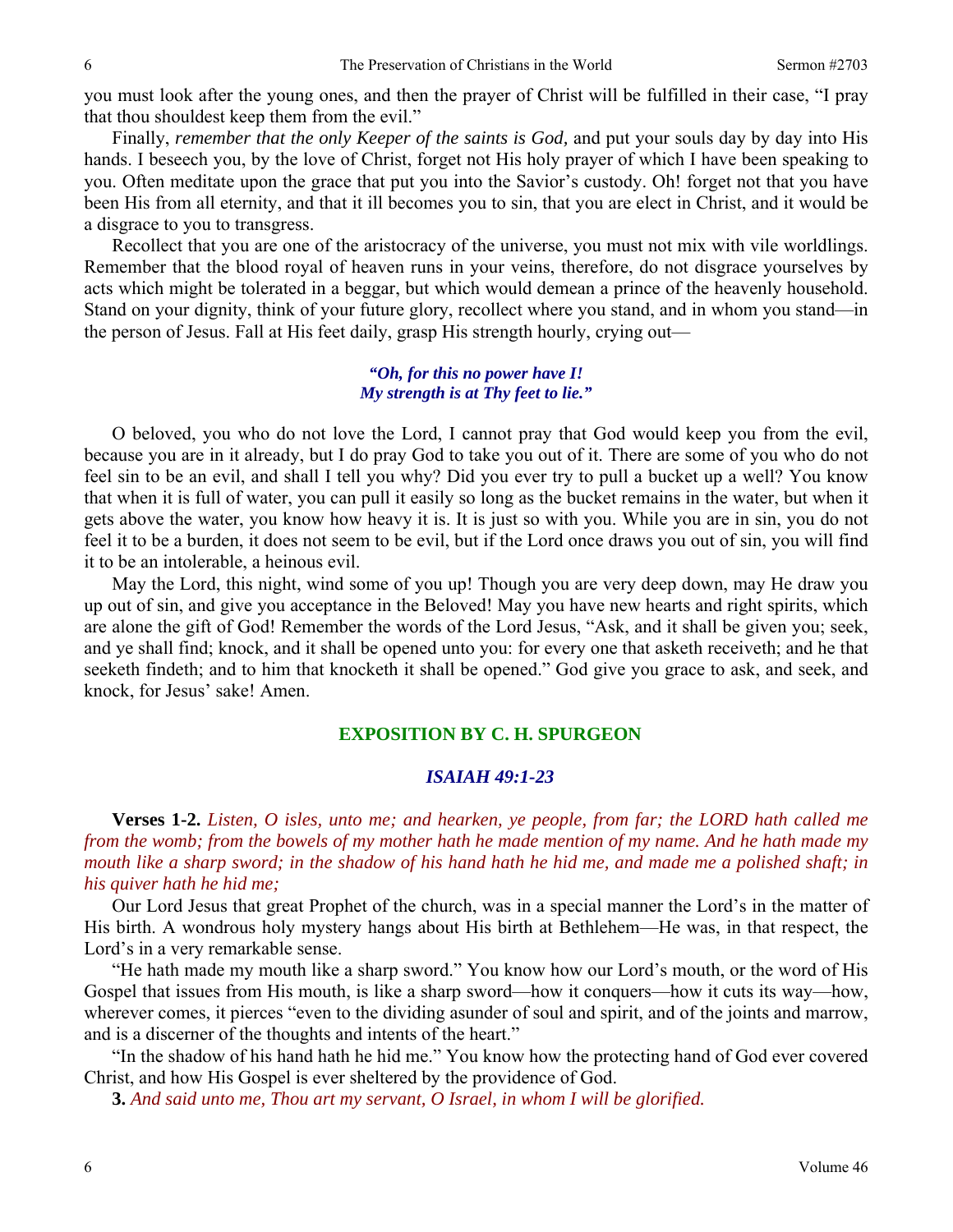It is wonderful condescension on Christ's part to take the name of His church so that He Himself is called "Israel" in this passage, and there is another passage, equally remarkable, where the church is allowed to take one of the names of Christ, "This is the name wherewith she shall be called, The LORD our righteousness." Such an intermingling of interests, such a wonderful unity is there between Christ and His church, that these twain are truly one.

**4***. Then I said, I have laboured in vain, I have spent my strength for nought, and in vain: yet surely my judgment is with the LORD, and my work with my God.* 

Our Savior did, in His earthly ministry, to a large extent labor in vain. "He came unto his own, and his own received him not." He was sent to the lost sheep of the house of Israel, yet how few of them recognized Him as the good Shepherd. He told His disciples that after He returned to His Father, those who believed in Him should do even greater things than He had done. That promise was fulfilled on the day of Pentecost, and since then it has been fulfilled over and over again in the history of the Christian church.

**5.** *And now, saith the LORD that formed me from the womb to be his servant, to bring Jacob again to him, Though Israel be not gathered, yet shall I be glorious in the eyes of the LORD, and my God shall be my strength.* 

What though the Jews still reject the Messiah, their sin does not affect His honor. His glory is still as great as ever it was in the esteem of the Most High.

**6.** *And he said, It is a light thing that thou shouldest be my servant to raise up the tribes of Jacob, and to restore the preserved of Israel: I will also give thee for a light to the Gentiles, that thou mayest be my salvation unto the end of the earth.* 

What a blessed passage this is for you and for me, beloved! Strangers to the commonwealth of Israel were we, but now, we who were afar off are made nigh by the blood of Jesus, and so are made fellow heirs with the seed of Abraham, partakers of the selfsame covenant blessing as the father of the faithful enjoys. In this let us exceedingly rejoice, and for this, let us praise and magnify the name of the Lord.

**7.** *Thus saith the LORD, the Redeemer of Israel, and his Holy One, to him whom man despiseth, to him whom the nation abhorreth,—* 

What a true picture this is of the way in which the Jews still treat the promised Messiah! To this day, they gnash their teeth at the very mention of the name of Jesus of Nazareth, and the bitterest words of blasphemy that are ever uttered by human lips come from the mouth of Israel against the Lord Jesus, "Him whom the nation abhorreth,"—

**7.** *To a servant of rulers, Kings shall see and arise, princes also shall worship, because of the LORD that is faithful, and the Holy One of Israel, and he shall choose thee.* 

The Father has chosen Christ to be the precious cornerstone of the eternal temple, and He has also chosen all the living stones that are to be joined to Him forever.

**8-9.** *Thus saith the LORD, In an acceptable time have I heard thee, and in a day of salvation have I helped thee: and I will preserve thee, and give thee for a covenant of the people, to establish the earth, to cause to inherit the desolate heritages; that thou mayest say to the prisoners, Go forth; to them that are in darkness, Shew yourselves. They shall feed in the ways, and their pastures shall be in all high places.* 

Dear brethren, what honor the Lord has put upon Christ! In proportion as He has been the despised of men, and the abhorred of the Jewish nation, God has made Him to be His own delight, His Wellbeloved. He displays through Him the marvels of His saving power for His own glory. I pray that it may be displayed in our midst just now, and in the way mentioned here, "I will preserve thee, and give thee for a covenant of the people, to establish the earth, to cause to inherit the desolate heritages; that thou mayest say to the prisoners, Go forth; to them that are in darkness. Shew yourselves."

Come, beloved, after you receive such a message as this from God's mouth, what prison can hold you? What darkness can conceal you? The Word of Christ shall break your bonds asunder, and change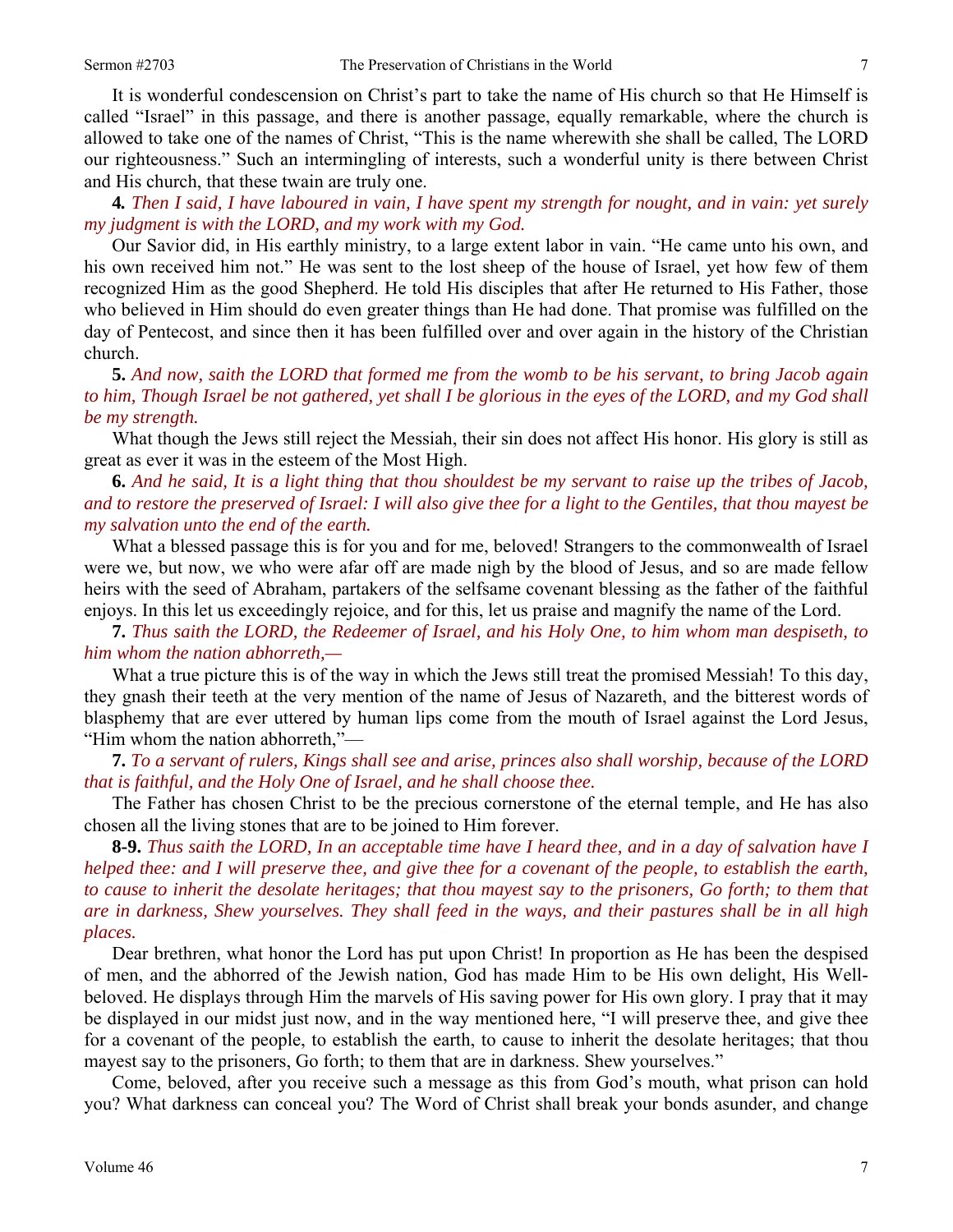your darkness into the glory of noonday. May this gracious work be done for any of you who are prisoners here!

#### **10.** *They shall not hunger nor thirst;*

To the woman at the well, Christ said, "Whosoever drinketh of the water that I shall give him shall never thirst." That is a parallel to this passage, "They shall not hunger nor thirst;"—

**10.** *Neither shall the heat nor sun smite them: for he that hath mercy on them shall lead them, even by the springs of water shall he guide them.* 

Oh, the wondrous sweetness of these exceedingly great and precious promises! They are all concerning Christ you see, undoubtedly they are given with an eye to us, but yet much more with an eye to Him, that He may be glorified in the deliverance and guidance of His people, in the protection of them from danger, and in the abundant provision for the supply of all their needs. It would not be for Christ's honor to let you die of thirst, poor thirsty one, it would not glorify Him to lead you where there were no springs of water. Be sure, then, that God will always do that which will glorify His Son, and He will therefore deal well with you for His sake.

**11-12.** *And I will make all my mountains a way, and my highways shall be exalted. Behold, these shall come from far: and, lo, these from the north and from the west; and these from the land of Sinim.* 

From far away China, they must come to Christ, the result of His death is not left to haphazard. Some say that His death did something or other, which, somehow or other, will benefit somebody or other, but we never speak in that indefinite way. We know that Christ, by His death, did eternally redeem His people, and we are quite sure that He will have all those for whom He laid down the ransom price. He died with a clear intent, a definite purpose, and "for the joy that was set before him," He "endured the cross, despising the shame." "He shall see of the travail of his soul, and shall be satisfied." The divine intent and purpose of the death of Christ cannot possibly be frustrated. He reigns from the tree, and He shall win and conquer world without end.

**13.** *Sing, O heavens; and be joyful, O earth; and break forth into singing, O mountains: for the Lord hath comforted his people, and will have mercy upon his afflicted.* 

How? Why, by the very coming of Christ, by His birth at Bethlehem, and all the blessings which come with the Incarnate God, His afflicted ones are consoled, and all His people are divinely comforted. Shall we not, then, rejoice in Christ, who is Himself so full of joy that He teaches the very heavens to sing, and the mountains to break forth in praise?

## **14.** *But Zion said,—*

Hear the lament of the poor Jewish Church, like a castaway left all alone,—

**14.** *The LORD hath forsaken me, and my Lord hath forgotten me.* 

When we are glad in the Lord, and are singing out our heart's joy, there is pretty sure to be someone or other who sorrowfully sighs, "The Lord hath forsaken me."

People say that there never was a feast so well furnished but that somebody went away unsatisfied, but God will not have it so at His festivals, and hence, the rest of the chapter shows how the Lord comforted this poor Zion, whose lamentation and mourning He had heard. Notice how He begins:-

**15.** *Can a woman forget her sucking child, that she should not have compassion on the son of her womb?* 

"Can a woman"—the most tender parent of the two—"forget her child"—her own child, her feeble little child that still depends upon her for its nutriment and life—"her sucking child,"—

#### **15.** *Yea, they may forget,—*

It is just possible, there have been such monstrosities, "they may forget,"— **15.** *Yet will I not forget thee.* 

> *"Yet, saith the Lord, should nature change, And mothers monsters prove, Sion still dwells upon the heart*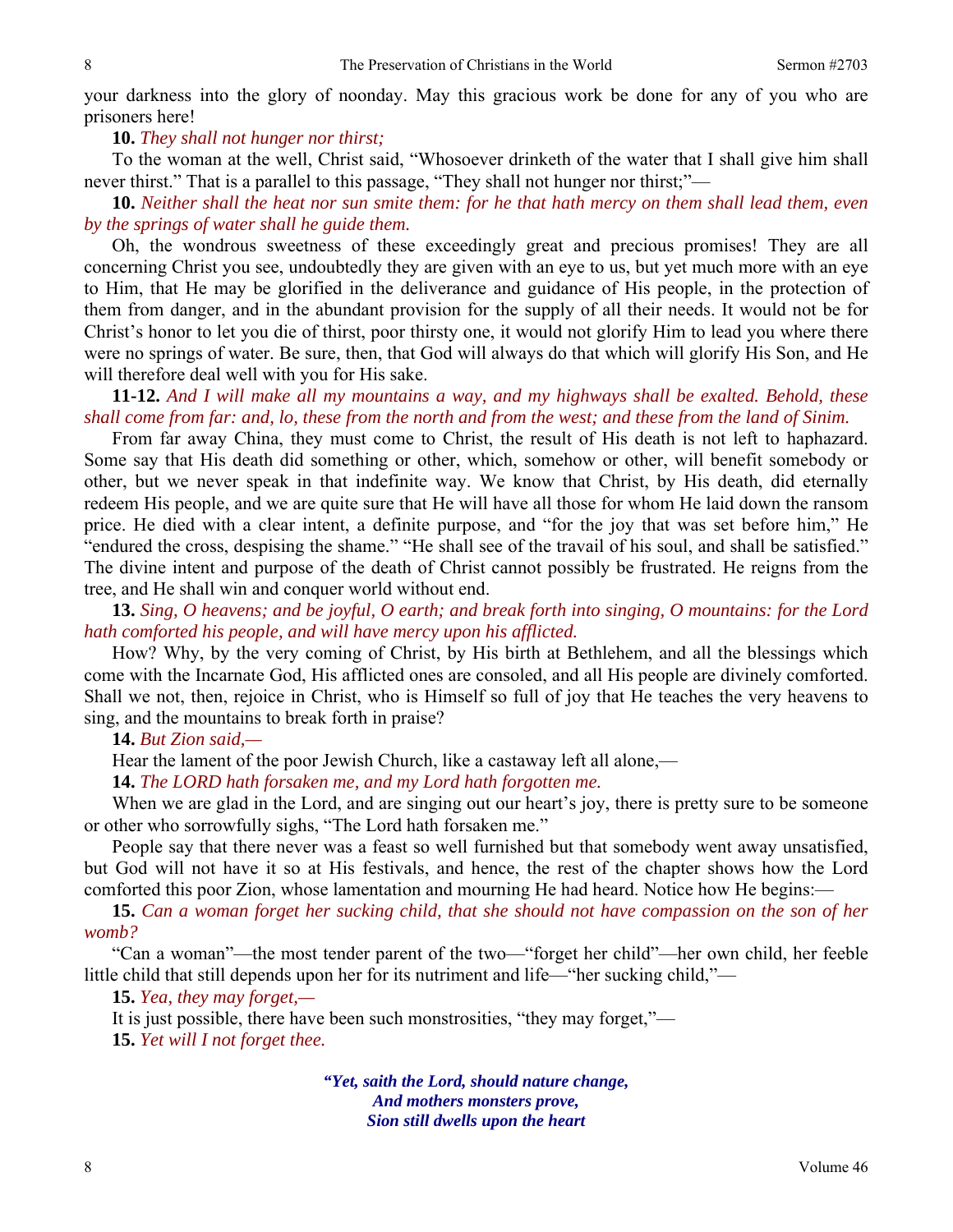#### *Of everlasting love."*

How that gracious assurance should comfort the little handful, the "remnant weak and small" of God's people among the Jews! How it should also comfort any of God's servants who are under a cloud, and who have lost for a while the enjoyment of His presence!

**16.** *Behold, I have graven thee upon the palms of my hands;* 

Where they must be seen, and where He can do nothing without touching His people while doing it. When a name is engraven on the hand with which a man works, that name goes into his work, and leaves its impress on the work.

**16-17.** *Thy walls are continually before me. Thy children shall make haste; Thy destroyers and they that made thee waste shall go forth of thee.* 

Jerusalem, the very Jerusalem that is in Palestine, shall be rebuilt. God will remember her walls, and the church of God in Israel shall yet rise from that sad low estate in which it has been these many centuries, and all God's cast down ones shall be comforted, and His churches, that seem to be left to die, shall be raised up again, for our God is no changeling. His heart does not come and go towards the sons of men.

> *"Whom once He loves, He never leaves, But loves them to the end."*

**18.** *Lift up thine eyes round about, and behold: all these gather themselves together, and come to thee.* 

What are all converted Gentiles doing after all, but coming to the one church? It is no longer a matter of Jew or Gentile, but all who believe are one in Christ Jesus. Let poor Zion rejoice that she herself is enriched by the conversion of these far off sinners of the Gentiles.

**18.** *As I live, saith the LORD, thou shalt surely clothe thee with them all, as with an ornament, and bind them on thee, as a bride doeth.* 

Converts are the garments of the church, her bridal array, her ornaments and her jewels. I wish that all churches thought so, but many of them think that gorgeous architecture, the garnishing of the material building in which they meet, the sound of sweet music, and the smell of fragrant incense and choice flowers, make up the dignity and glory of a church, but they do no such thing. Converts are the true glory of a church, "Thou shalt surely clothe thee with them all, as with an ornament, and bind them on thee, as a bride doeth."

**19-20.** *For thy waste and thy desolate places, and the land of thy destruction, shall even now be too narrow by reason of the inhabitants, and they that swallowed thee up shall be far away. The children which thou shalt have, after thou hast lost the other,—* 

The children of thy childlessness—so it runs—the children of thy widowhood. It was strange that she should have children then, it is not so among men, but it is so with the church of God, "The children which thou shalt have, after thou hast lost the others,"—

**20-23.** *Shall say again in thine ears, The place is too strait for me: give place to me that I may dwell. Then shalt thou say in thine heart, Who hath begotten me these, seeing I have lost my children, and am desolate, a captive, and removing to and fro? and who hath brought up these? Behold, I was left alone; these, where had they been? Thus saith the Lord GOD, Behold, I will lift up mine hand to the Gentiles, and set up my standard to the people: and they shall bring thy sons in their arms, and thy daughters shall be carried upon their shoulders. And kings shall be thy nursing fathers, and their queens thy nursing mothers: they shall bow down to thee with their face toward the earth, and lick up the dust of thy feet;* 

I have heard this passage quoted as a reason why there should be a State Church—that kings should nourish the church—Henry VIII, for instance, and George IV. It was poor milk, I am sure, that they ever